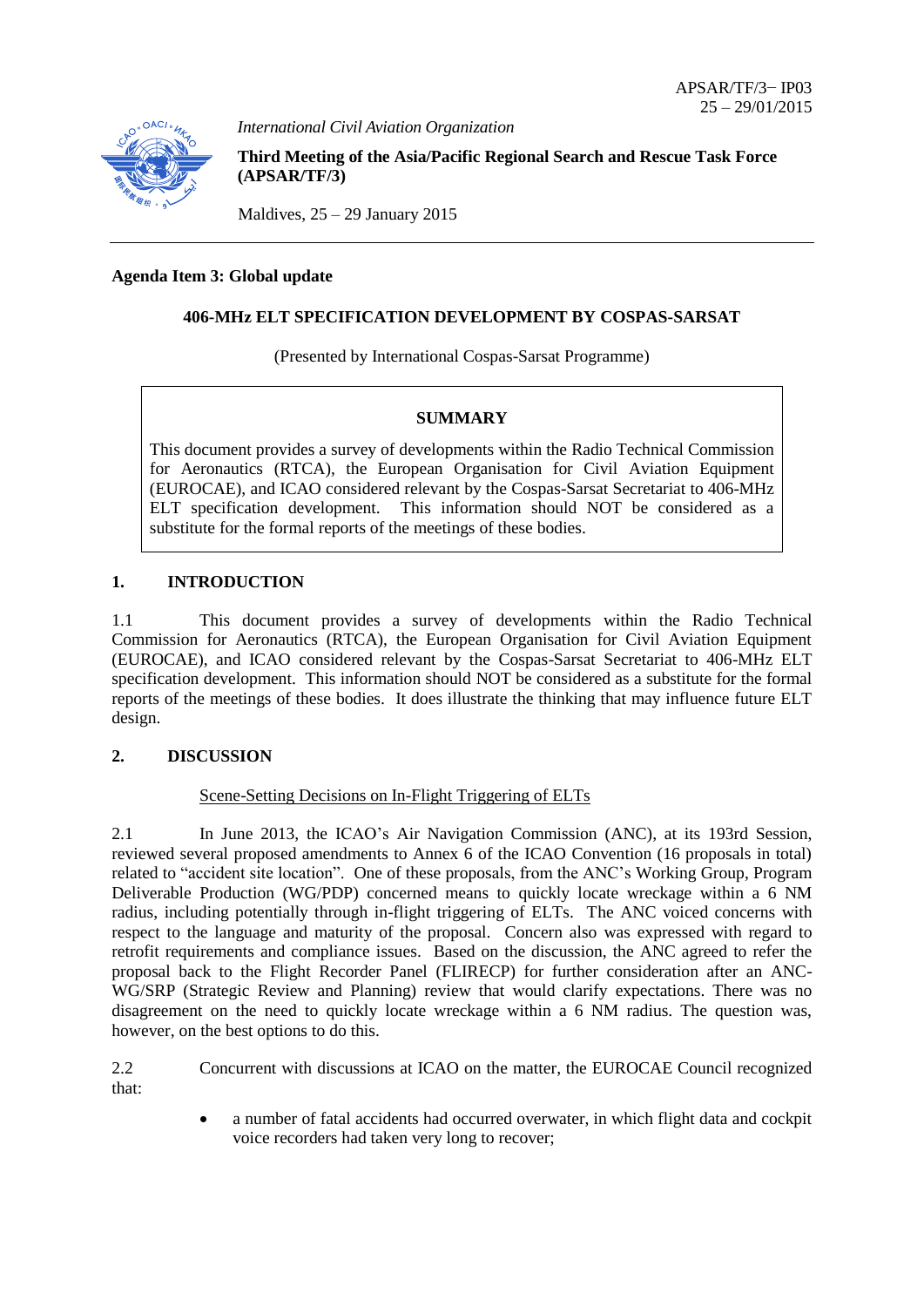- the delay in time or non-recovery of recorders greatly reduced the likelihood of the actual cause of these accidents being timely determined;,
- in order to promote the timely recovery of wreckage and flight recorders following a crash, ED-62A "Minimum Operational Performance Specifications for Aircraft Emergency Locator Transmitters (406 MHz and 121.5 MHz (Optional 243 MHz)" had defined performance standards for ELTs;
- review and possible amendment of these standards was required in order to ascertain if they were sufficient for application to all aircraft used in commercial operations or were under or over prescriptive;
- a number of recommendations resulted from the studies, in particular recommendations that the European Aviation Safety Agency (EASA) and ICAO define the regulatory requirements for new generations of ELTs; and
- prior to these requirements being completed and implemented there was a need to improve the ED-62A and to create a MASPS (Minimum Aviation System Performance Standard) defining triggering criteria.

2.3 Accordingly, the EUROCAE Council adopted in June 2013 the terms of reference of a new working group (WG-98) to address the following areas:

- create a new class of automatically activated (prior to impact) next-generation ELT<sub>s</sub>:
- define ELT technical requirements;
- define criteria for in-flight activation;
- define criteria for termination of an ELT alert triggered in flight; and
- define the frequency of transmission of data and applicable parameters.

2.4 WG-98 decided to coordinate its activities with RTCA (as it did in developing the original ED 62A specification) in order to achieve a requirement "harmonized" between the two organisations.

## EUROCAE WG-98/RTCA SC-229 Meetings

2.5 The first Meeting of the EUROCAE Working Group 98 "Aircraft Emergency Locator Transmitters" was held in Paris, France November 27-28, 2013. Twenty-four participants from various manufacturers (aircraft and beacons), universities and from various agencies either involved in aircraft accident investigations (NTSB, BEA), ELT regulations (EUROCAE, EASA, FAA, Cospas-Sarsat) or search-and-rescue operations, attended the meeting in person or via WebEx.

2.6 Considering that the last EUROCAE working group mandated to discuss ELT matters was dissolved in 2008, the first part of the meeting was used to review presentations made by the BEA, the FAA, EASA and the Cospas-Sarsat Secretariat, ensuring that the members of the Working Group were aware of the latest developments of the Cospas-Sarsat systems and of the improvements that were expected to be made for ELTs in the future.

2.7 The second part of the meeting focused on the review of the terms of reference (TOR) proposed by EUROCAE, including the scope of the work and a description of the matters to be addressed. Two documents were expected as final outputs of the group's work:

> a revision of ED-62A (i.e., ED-62B) "Minimum Operational Performance Specification for Aircraft Emergency Locator Transmitters" as applicable, and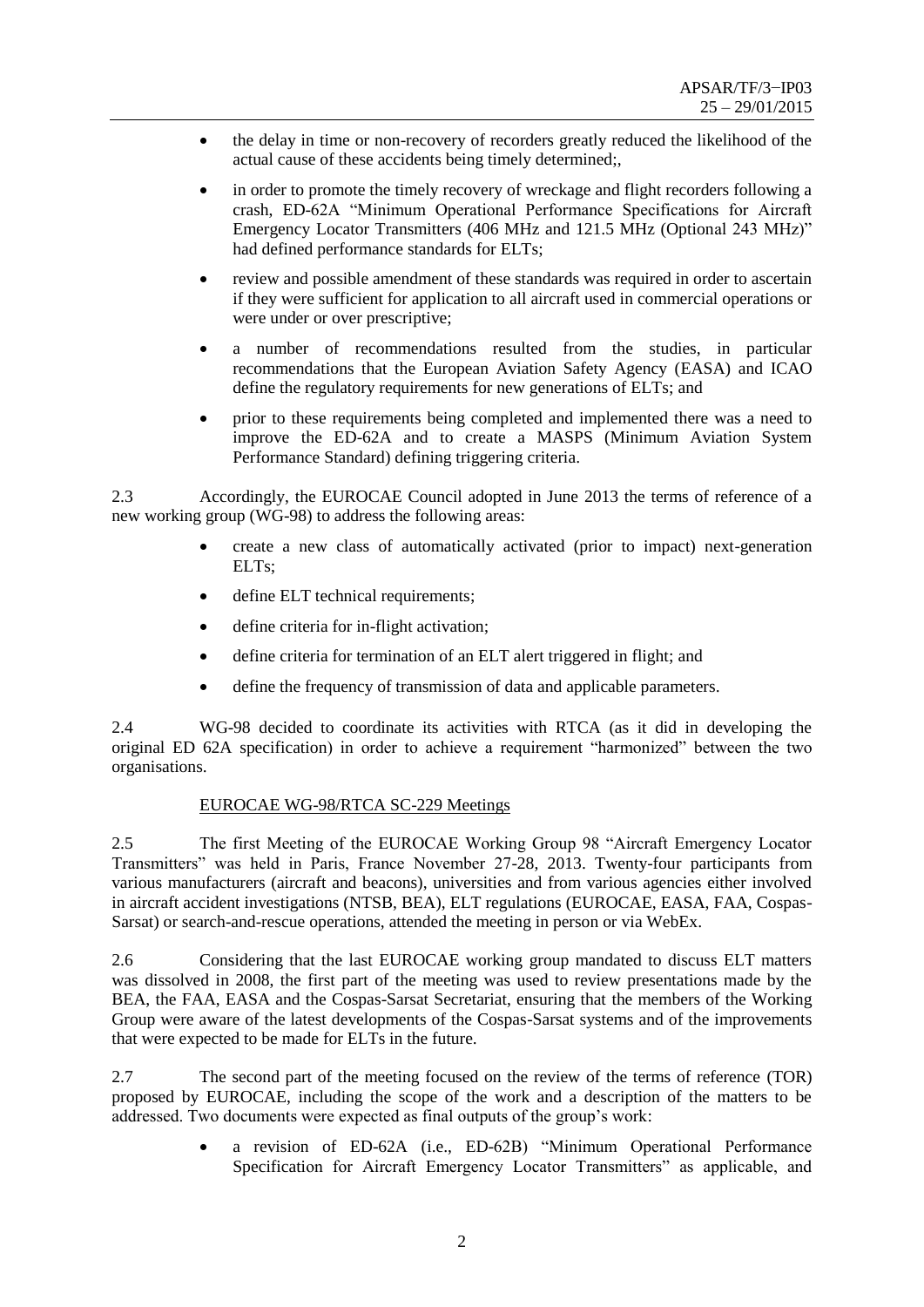provision of a Technical Report on the practicability of the use of the amendments with respect to their effectiveness,

 a MASPS (new EUROCAE Document (ED)) for in-flight triggering criteria covering the function that would trigger the ELT alert, defining some high-level concepts and the typical functional interface requirements between the ELT and the emergency triggering element.

2.8 The group also agreed that there was a need to improve the wording in certain sections of ED 62A and that these improvements should be part of the scope of the group. However any major changes in ED-62A (such as improving shock sensors, allowing rechargeable batteries, or protection of the antenna cable from detaching from ELTs) would require that the revised scope of the TORs be updated by EASA.

## Outcomes of the First Joint RTCA SC 229/EUROCAE WG-98 Meeting (March 2014)

2.9 In December 2013, the RTCA's Program Management Committee (PMC) approved the terms of reference for a new RTCA Special Committee which would review document DO-204A Minimum Operational Performance Standards for 406-MHz Emergency Locator Transmitters (ELTs). The revision of the document was to consider that:

- Cospas-Sarsat was upgrading its satellite ELT detection system;
- analysis of recent aircraft accidents had revealed a potential requirement to develop standards for pre-accident automatic ELT activation; and
- GPS technology now allowed for ELTs to report to the Cospas-Sarsat System accurate accident positioning to be relayed to first responders.

2.10 The terms of reference of the group included a review of the Cospas-Sarsat beacon requirements, and from an aviation perspective, the development of technical standards for both first and second-generation Cospas-Sarsat 406-MHz beacon systems which would include the following:

- Global Positioning System requirements;
- improved antenna and cabling specifications, specifically to withstand crash forces; and
- optional in-flight activation requirements.

2.11 The terms of reference also included the following additional related tasks:

- the development of the aviation community's requirements for second-generation beacon proposals/papers for consideration by the Cospas-Sarsat Council, covering topics related to second-generation 406-MHz ELTs, as required;
- a review and possible amendment to the current crash safety requirements and tests to ensure that ELTs remain secured and operable in mountings after a crash;
- an evaluation of the operational requirement for 121.5 MHz homing signals on 406- MHz ELTs to determine if the 121.5 MHz homing signal is the most efficient means to support search and rescue authorities; and
- a harmonization between RTCA and EUROCAE ELT requirements.

2.12 Following a WebEx conference involving key participants, held in January 2014, it was agreed to organise a joint meeting of the two groups in March 2014.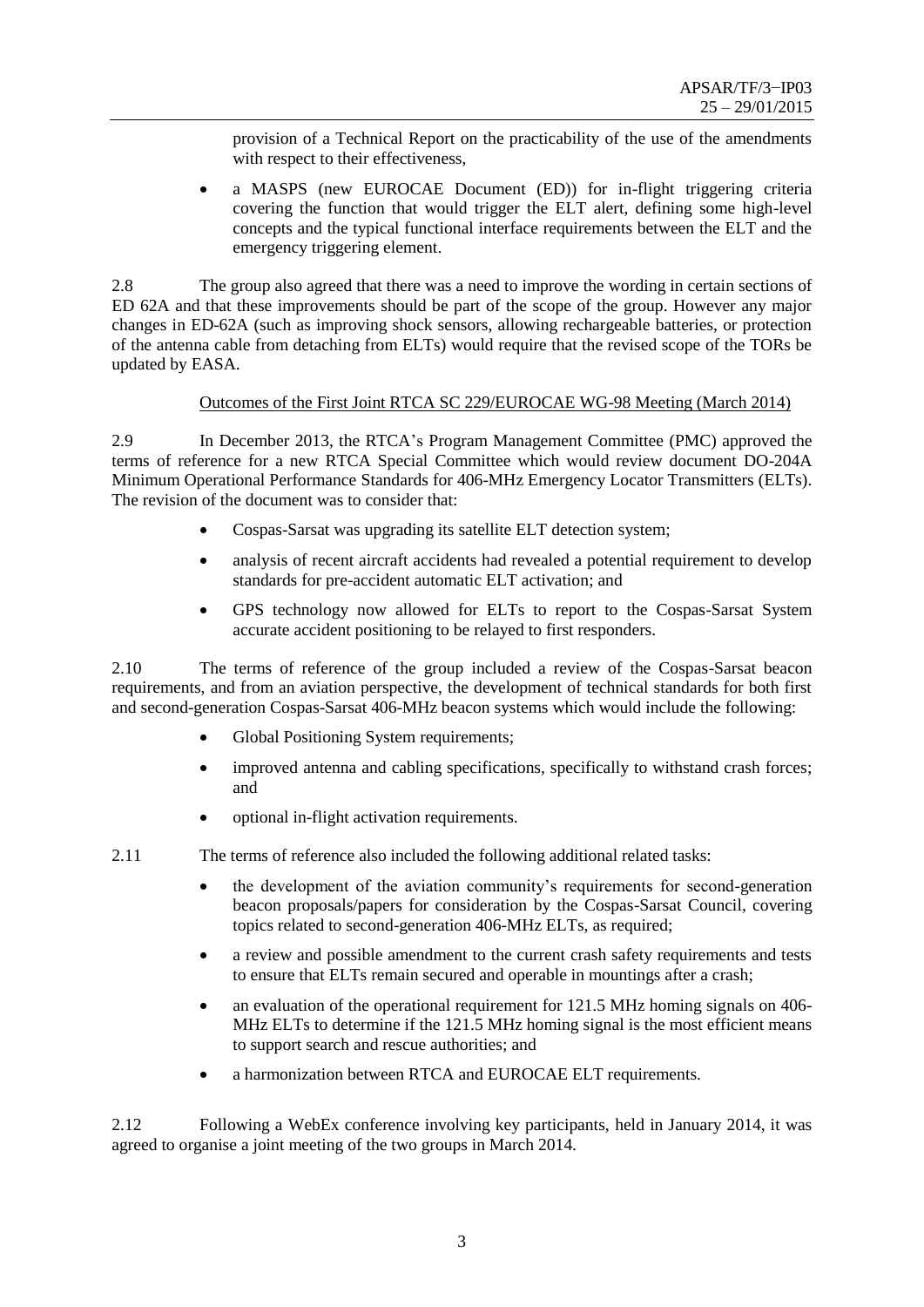2.13 The first joint RTCA SC 229/EUROCAE WG-98 meeting was held in Washington from 10 March to 12 March. As with the first EUROCAE WG-98 meeting, the first part of this joint meeting consisted of presentations from agencies (BEA, FAA, EASA, Cospas-Sarsat, NOAA, ACC, NASA) to inform the participants of the latest developments of the Cospas-Sarsat systems and of the improvements that were expected to be made for ELTs. The second part of the meeting was used to discuss the terms of reference between the two groups and ensure that both terms-of-reference documents would address all matters that needed to be reviewed. Modifications of the TOR documents would need to be approved by the authorities that mandated both groups (EASA and FAA respectively).

2.14 Considering the scope of the work to be undertaken it was agreed to subdivide the work into sub-groups as follows:

- Sub-Group 1: In-flight triggered ELTs,
- Sub-Group 2: Crash Safety,
- Sub-Group 3: Second Generation Homing,
- Sub-Group 4: GNSS/Return-link/Power Source.

# Outcomes of the Second Joint RTCA SC 229/EUROCAE WG-98 Meeting (September 2014)

2.15 The second joint RTCA SC 229/EUROCAE WG-98 meeting was held in Toulouse from 3 to 5 September 2014 and was hosted by the CNES. The meeting was a continuation of the meeting held in March. Several presenters reviewed the status the work undertaken by the various groups and agencies. The group was also debriefed on specific topics such as the Return Link System (presentation made by the EC) and on specific difficulties encountered in helicopter accidents.

2.16 A large part of the meeting was devoted to allowing sub-group activities. The work of sub-group 1 (in-flight triggered ELTs) was focused on developing and expending the questionnaire which would be used to develop triggering criteria for the in-flight activation, while the work on subgroup 2 (crash safety) focused on the upcoming test campaign to be undertaken by NASA to verify the performance of various ELTs (and g-switch) in a test aimed at stimulating the crash of an aircraft.

2.17 It also was agreed by participants that the work of the group would need to be further extended beyond the original mandate-completion date (Dec 2015) until Dec 2016, with the exception of the MASP (in-flight triggering criteria) for which the deliverable remained at Dec 2015 to comply with the expected ICAO needs for the document.

2.18 The extension of the end date for most of the deliverable of the group was agreed by the RTCA at a follow-up RTCA board of directors meeting held on the third week of September.

## Outcomes of ICAO Air Navigation Commission Working Group, Strategic Review and Planning (ANC-WG/SRP) (February 2014)

2.19 As anticipated, the ANC-WG/SRP met in February 2014 to clarify what would be expected of the next FLIRECP. Two main actions were identified for completion by the FLIRECP in the months following:

> development of performance-based provisions for locating, within a reasonable timeframe, the accident site and the flight recorders when an accident occurs in an inaccessible, hidden or otherwise difficult to find location; and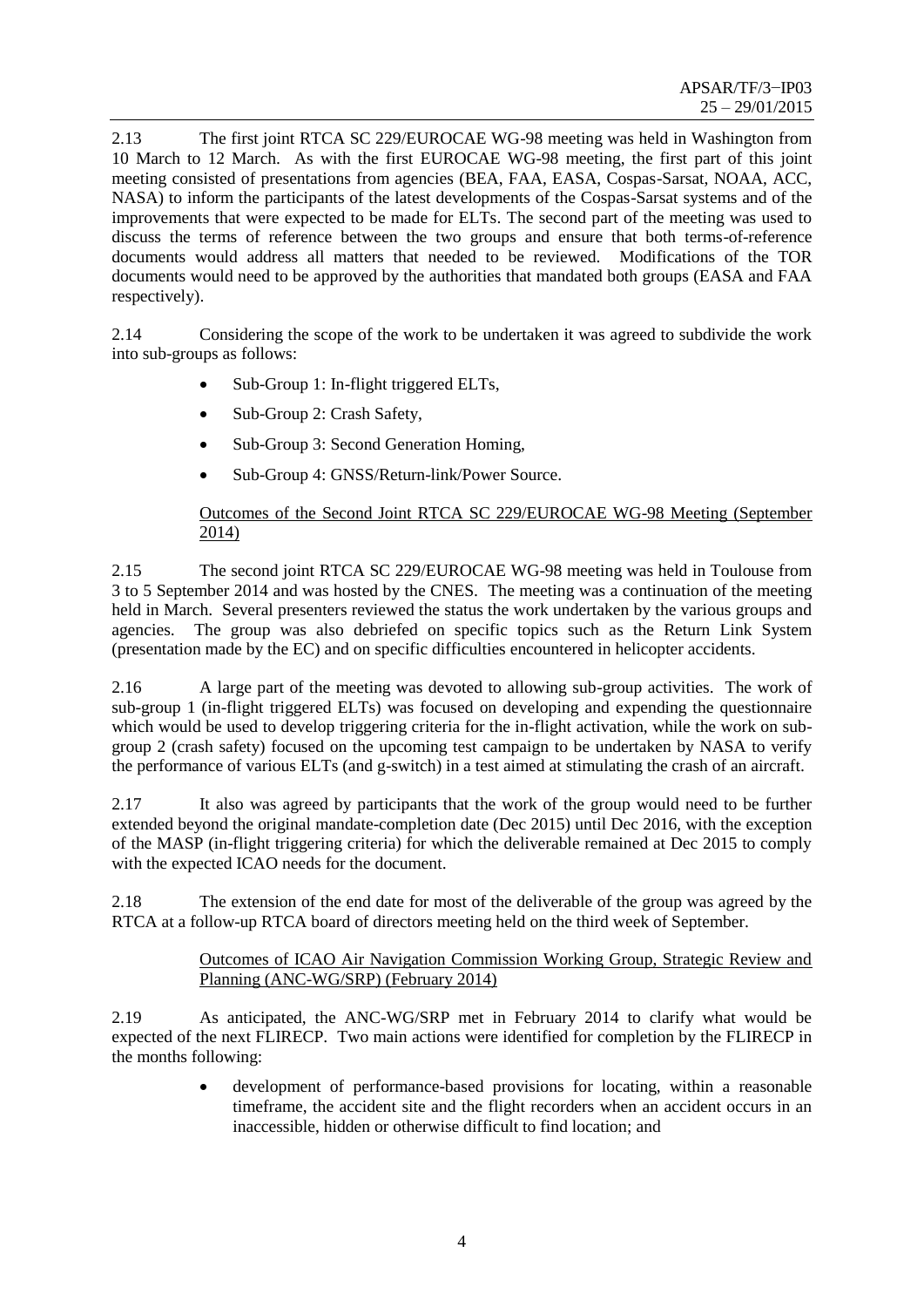development of guidance on measures to locate, within a reasonable timeframe, the accident site and the flight recorders when an accident occurs in an inaccessible, hidden or otherwise difficult to find location.

# Outcomes of FLIRECP Meeting (October 2014)

2.20 As anticipated, an FLIRECP meeting was held at ICAO Montreal from 30 September to 2 October 2014. Ten topics were on the agenda of the meeting including the one related to accident site location and one related with Automatic Deployable Flight Recorder (ADFR) integrated with ELTs. These two items alone took approximately 75% of the time of the meeting. The Cospas-Sarsat Secretariat participated in the meeting as an observer.

2.21 Participants of the FLIRECP reviewed the main actions requested by the ANC-WG/SRP and proposed revised draft amendments (as of October 24) to Annex 6 of the ICAO Convention. The proposed amendments were aimed at maintaining a performance based requirement for accident site location (allowing different technologies to be used to address it) but at the same time specifying the basic requirements requested from ICAO participants. As much as possible, the proposed text referred to other ICAO documents to ensure consistency of terminology.

2.22 It should be noted that the requirements contained in the proposed amendments are within the parameters set by Cospas-Sarsat in the operational requirements for second-generation beacons with in-flight triggering capability (section 4.4 of document C/S G.008) and for the secondgeneration beacon specifications currently under development in document C/S T.018. This would allow second-generation beacons to be considered as a means to comply with the ICAO requirements if an anticipated amendment to Annex 6 of the ICAO Convention would be adopted by the ICAO Delegations. FLIRECP participants also agreed to allow ADFR integrated with ELTs to be a means of compliance with this requirement.

2.23 In addition to the amendments proposed, the FLIRECP also reviewed a report from the ICAO Global Aeronautical Distress & Safety System (GADSS), an Ad-hoc Working Group on Aircraft Tracking, which met in September 2014. The report had identified the need to have an autonomous distress system which would provide a capability for broadcast during distress situation, independent of aircraft power or systems, including aircraft tracking information. Some members of the group were of the view that the requirement for the location system to be independent of aircraft power and other systems should be included in the proposed amendments to Annex 6, but a consensus among the group could not be reached and no requirement for an autonomous system was incorporated in the proposed amendments.

2.24 Similarly, some participants were of the view that a distress system, which would provide the possible location of a crash site, should have the capability to be remotely activated from the ground (by air-traffic services, for example) if needed in cases where it was believed that the aircraft was likely in distress and that the distress system had not been activated as expected (including any case when the system was intentionally deactivated). For these cases it was also expected that the system would only be deactivated using the same means, i.e., via a remote ground command. Again, no consensus was reached by the group on the need to mandate remote ground activation capability for such systems however it was agreed that such capability be allowed in the amendments proposed.

2.25 The proposed amendments to Annex 6 proposed by the FLIRECP will be further reviewed by a group of ICAO commissioners and then by the ICAO PDP in the first quarter of 2015. Administrations willing to participate in these discussions are invited to contact their ICAO representative and convey their view on the proposed amendments.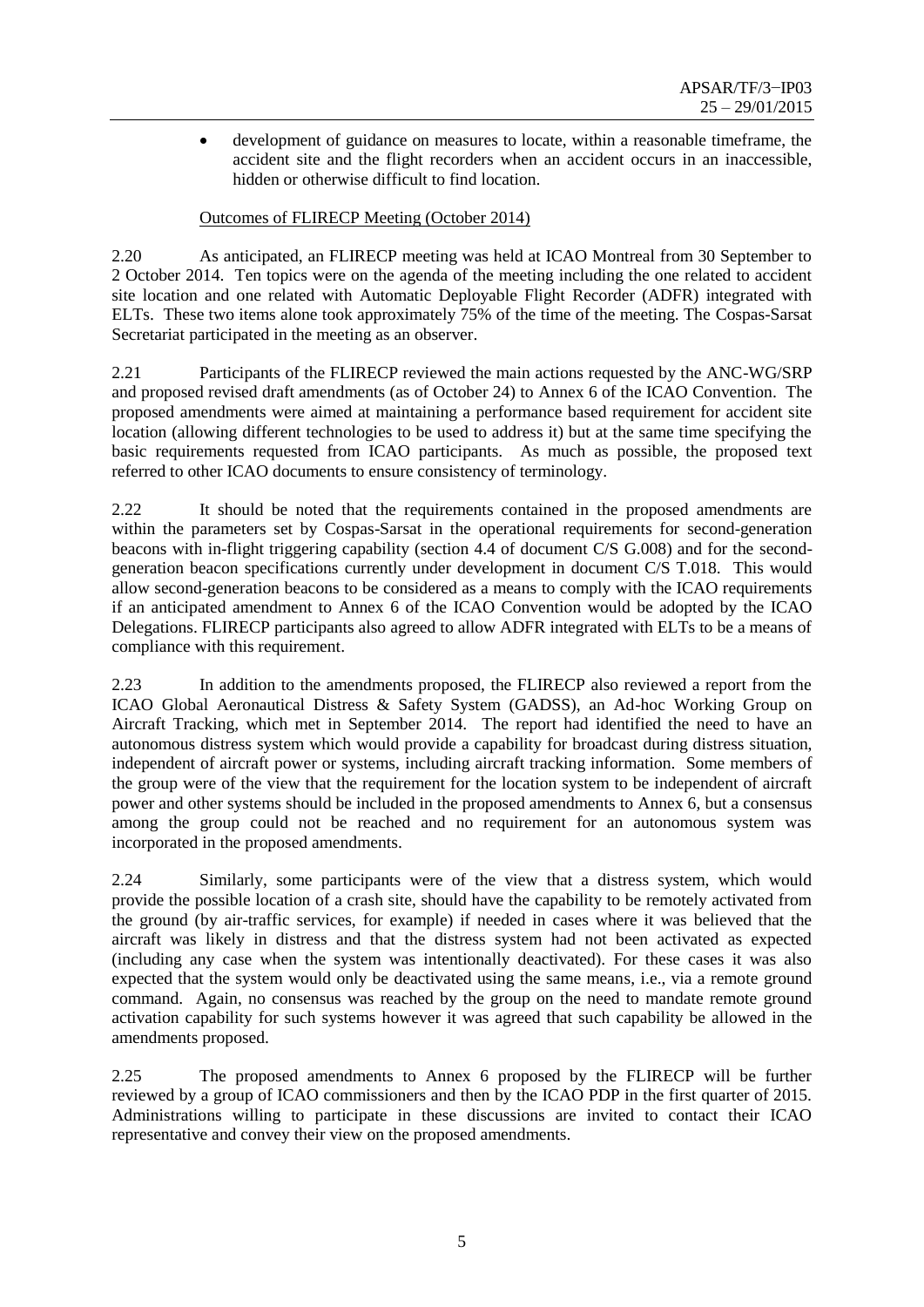# Outcomes of the ICAO Special Multi-disciplinary Meeting on Global Airline Flight Tracking (May 2014)

2.26 The unprecedented and unusual circumstances of the flight MH 370 disappearance, which has been particularly difficult for civil aviation officials to resolve, has highlighted the need for continuing to review new means of expediting the location of accident sites, including using the triggered transmission of flight data.

2.27 In response to recent occurrences that raised global concern about the ability to globally track flights, ICAO held a Special Multi-disciplinary Meeting on Global Airline Flight Tracking among States, industry, chairs and co-chairs of several panels, and related specialists to explore the need for globally tracking airline flights. The meeting took place at ICAO Headquarters in Montréal on 12 and 13 May 2014, and was attended by the Cospas-Sarsat Secretariat.

2.28 Ten documents were presented and reviewed by experts attending the conference (see [http://www.icao.int/Meetings/GTM/Pages/Documentation.aspx\)](http://www.icao.int/Meetings/GTM/Pages/Documentation.aspx). Various presentations depicting possible solutions addressing or partly addressing the near-, mid- and long-term options for global flight-tracking needs also were reviewed, including a short presentation by the Secretariat on the future Cospas-Sarsat MEOSAR and second-generation beacon planned developments. Two of the documents presented (by the EU and France) also highlighted the efforts made so far by the Cospas-Sarsat Programme on this matter, and promoted the use of the future Cospas-Sarsat infrastructure to address future global tracking for aircraft in distress. To address the need to locate planes in distress in non-cooperative situation, the document submitted by France further proposed to use the future Return Link Service (RLS) of the Galileo component of Cospas-Sarsat to trigger an ELT in-flight during an emergency situation.

2.29 Conclusions and recommendations of the meeting can be found at:

[http://www.icao.int/Meetings/GTM/Documents/Final%20Global%20Tracking%](http://www.icao.int/Meetings/GTM/Documents/Final%20Global%20Tracking%20Meeting%20Conclusions%20and%20%20Recommendations.pdf) [20Meeting%20Conclusions%20and%20%20Recommendations.pdf.](http://www.icao.int/Meetings/GTM/Documents/Final%20Global%20Tracking%20Meeting%20Conclusions%20and%20%20Recommendations.pdf) Of particular relevance, the Special Multi-disciplinary Meeting on Global Airline Flight Tracking made a mid-term recommendation ("o"), directed at the Cospas-Sarsat Programme:

*"o) COSPAS-SARSAT should be invited to continue to investigate, within its own program and in partnership with the industry, the means of improving the reliability and utility of emergency locator transmitter (ELTs), particularly in the context of flight tracking during a distress event;"*

Summary

# *RTCA, EUROCAE and ICAO*

2.30 Activities related to the development of revised MASPS for 406-MHz ELTs are progressing at RTCA and EUROCAE. These new requirements will:

- consider improvements to be made to the overall reliability of ELTs:
- consider the upcoming changes in the Cospas-Sarsat systems (from a LEOSAR-GEOSAR operational configuration to a MEOSAR-GEOSAR operational configuration);
- consider the upcoming introduction of Cospas-Sarsat second-generation beacons offering improved performance and new services, including a Return Link Service (which also can be implemented in existing technology beacons);